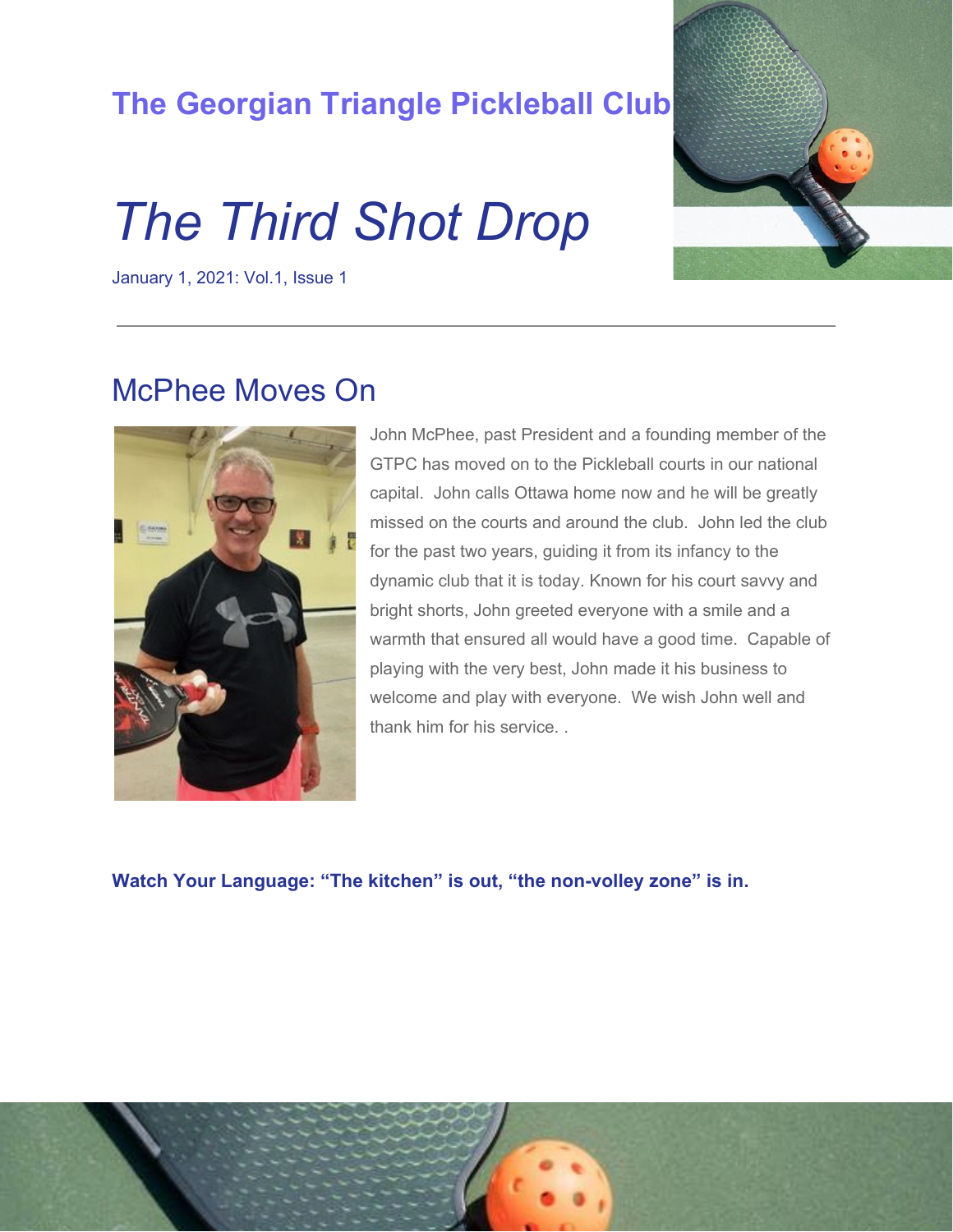## Notes From Your Treasurer

#### by **Jennifer Naumovski**

It was the best of times, it was the worst of times.

I suppose all good things come to an end, or at least a lockdown stop.

We had a great fall, with memberships on the rise and so many good games and good times on the courts. Unfortunately, with the rise of Covid and a change of policy at Monterra, we had to decrease the number of players



allowed on the court. This meant that the GTPC could not continue to offer play. In Mid December GTPC was informed that we would be allowed to return to play at Monterra when the Grey Bruce Health District returned to "Green" within the Provincial Framework.

As we go to press, we are in a Provincial lockdown until January 23rd. Decisions about when we can return to play cannot be determined until the province announces the next course of action after this current 28 day lockdown. GTPC will then need to communicate with Monterra to determine what their policy will be.

Recognizing that these are strange times indeed, the board is exploring ways of ensuring that every member gets a chance to play when we resume.

We are currently NOT accepting any new members. Once GTPC can return to play, any member who was due to renew in Dec 2020 or Jan- March 2021 will be given the opportunity to renew before we open to new members. Here's to looking forward to simpler times.

#### **Maybe We Should Try This?** [Pickleball](https://youtu.be/KyWMS-GlsCg) on Ice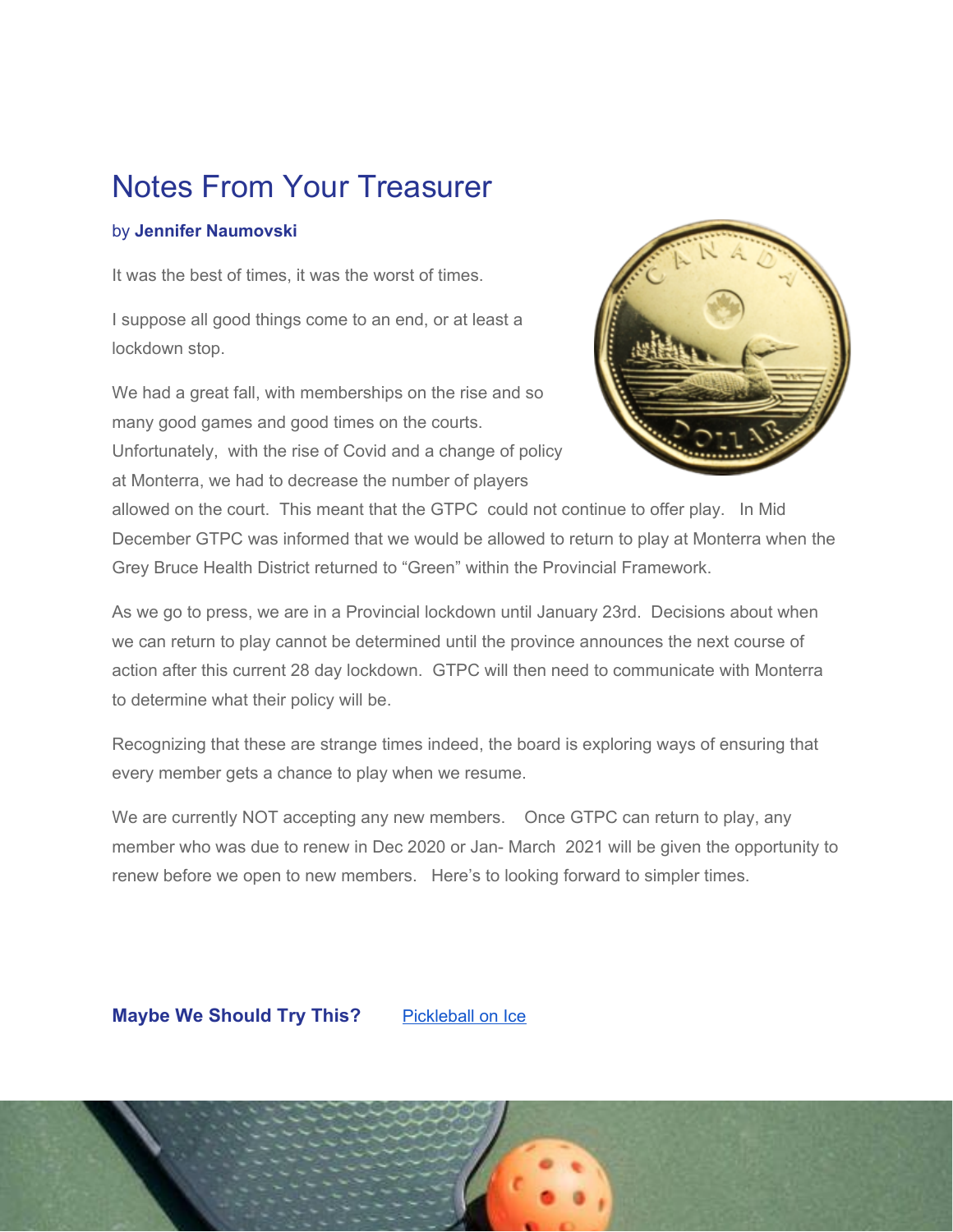### How do you rate?